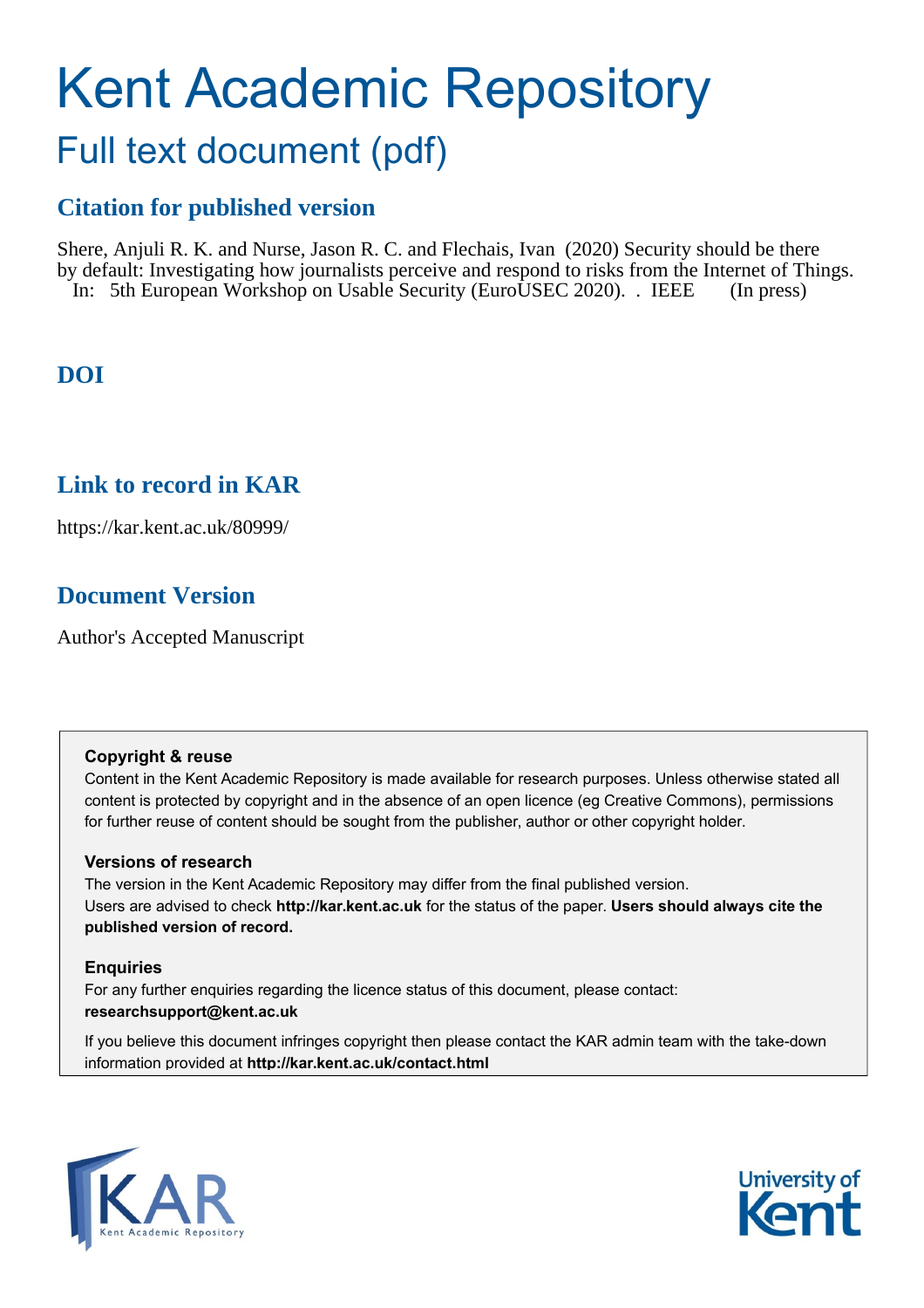### "Security should be there by default": Investigating how journalists perceive and respond to risks from the Internet of Things

Anjuli R. K. Shere

*Department of Computer Science University of Oxford, UK anjuli.shere@cs.ox.ac.uk*

Jason R. C. Nurse *School of Computing University of Kent, UK j.r.c.nurse@kent.ac.uk*

Ivan Flechais *Department of Computer Science University of Oxford, UK ivan.flechais@cs.ox.ac.uk*

*Abstract*—Journalists have long been the targets of both physical and cyber-attacks from well-resourced adversaries. Internet of Things (IoT) devices are arguably a new avenue of threat towards journalists through both targeted and generalised cyber-physical exploitation. This study comprises three parts: First, we interviewed 11 journalists and surveyed 5 further journalists, to determine the extent to which journalists perceive threats through the IoT, particularly via consumer IoT devices. Second, we surveyed 34 cyber security experts to establish if and how lay-people can combat IoT threats. Third, we compared these findings to assess journalists' knowledge of threats, and whether their protective mechanisms would be effective against experts' depictions and predictions of IoT threats. Our results indicate that journalists generally are unaware of IoT-related risks and are not adequately protecting themselves; this considers cases where they possess IoT devices, or where they enter IoT-enabled environments (e.g., at work or home). Expert recommendations spanned both immediate and longterm mitigation methods, including practical actions that are technical and socio-political in nature. However, all proposed individual mitigation methods are likely to be short-term solutions, with 26 of 34 (76.5%) of cyber security experts responding that within the next five years it will not be possible for the public to opt-out of interaction with the IoT.

*Index Terms*—journalism, internet of things, smart devices, anticipatory threat models, security, privacy, data protection

#### 1. Introduction and Background

The seemingly unlimited growth of the global technology industry is matched by a concerning expansion of users' attack surfaces. Mass manufacturing of hardware and software that can be rushed to market to meet the demand for cheap products has resulted in a deluge of technologies that are intended to increase user convenience, without maintaining a minimum standard of security. In recent years, the threat landscape for even members of the general public has been changing rapidly, particularly with the mass proliferation of so-called "smart-" devices forming an "Internet of Things" (IoT) [\[1\]](#page--1-0). More formally, an IoT can be regarded as "a network that connects uniquely identifiable 'Things' to the Internet. The 'Things' have sensing/actuation and potential programmability ca-

pabilities. Through the exploitation of unique identification and sensing, information about the 'Thing' can be collected and the state of the 'Thing' can be changed from anywhere, anytime, by anything" [\[2\]](#page--1-1).

Common examples of novel consumer IoT devices include voice assistants (e.g., Amazon Echo, Google Home) and wearables (e.g., fitness trackers and smart watches). The consumer IoT offers various benefits, but the combination of common vulnerabilities and the generation of personal user data and even bystander information, both in terms of content and metadata, can pose threats to privacy and security. In 2019, the BBC aired a documentary in recognition of the importance of educating consumers about the risks inherent in available gadgets [\[3\]](#page--1-2). These were often marketed as intending to improve user security but were, in fact, demonstrably easily compromised to manipulate device actions and mine user information. Various organisations have acknowledged the risks of the IoT, including the UK government, who provided mitigation guidance for users [\[4\]](#page--1-3), and has recently proposed laws for manufacturers to enshrine a Code of Practice that would make such guidance feasible [\[5\]](#page--1-4). Researchers have also explored this domain in great depth highlighting a series of complex risks and solutions [\[6\]](#page--1-5), [\[7\]](#page--1-6).

While these measures may be effective against indiscriminate hackers, they are unlikely to protect individuals who are targeted, particularly by well-resourced attackers. Journalists have long considered how best to protect themselves, their sources (i.e., contacts who supply information for a news story), and their work from emerging and evolving threats. Traditional strategies for privacy and security are no longer effective against the ubiquity of IoT devices [\[8\]](#page--1-7), [\[9\]](#page--1-8). This is particularly given how they constantly collect, transmit and store data, including audio, visual and geolocation data that affect the physical and informational security of journalists and their sources.

While journalists are likely aware of traditional risks (e.g., being tracked via a mobile phone's GPS), guidance documents by well-known supporting organisations such as the Rory Peck Trust [\[10\]](#page--1-9) and Reporters without Borders [\[11\]](#page--1-10) overlook the potential for new IoT devices (e.g., wearables) to be used to collect (for example) scheduling, messages, geolocation and biometric data. The UNESCO and Reporters without Borders 'Safety Guide for Journalists' warns that "a smartphone can be treacherous" [\[11\]](#page--1-10) but does not acknowledge other internetconnected devices. Already, instances of novel attacks on the press include those conducted through botnets (which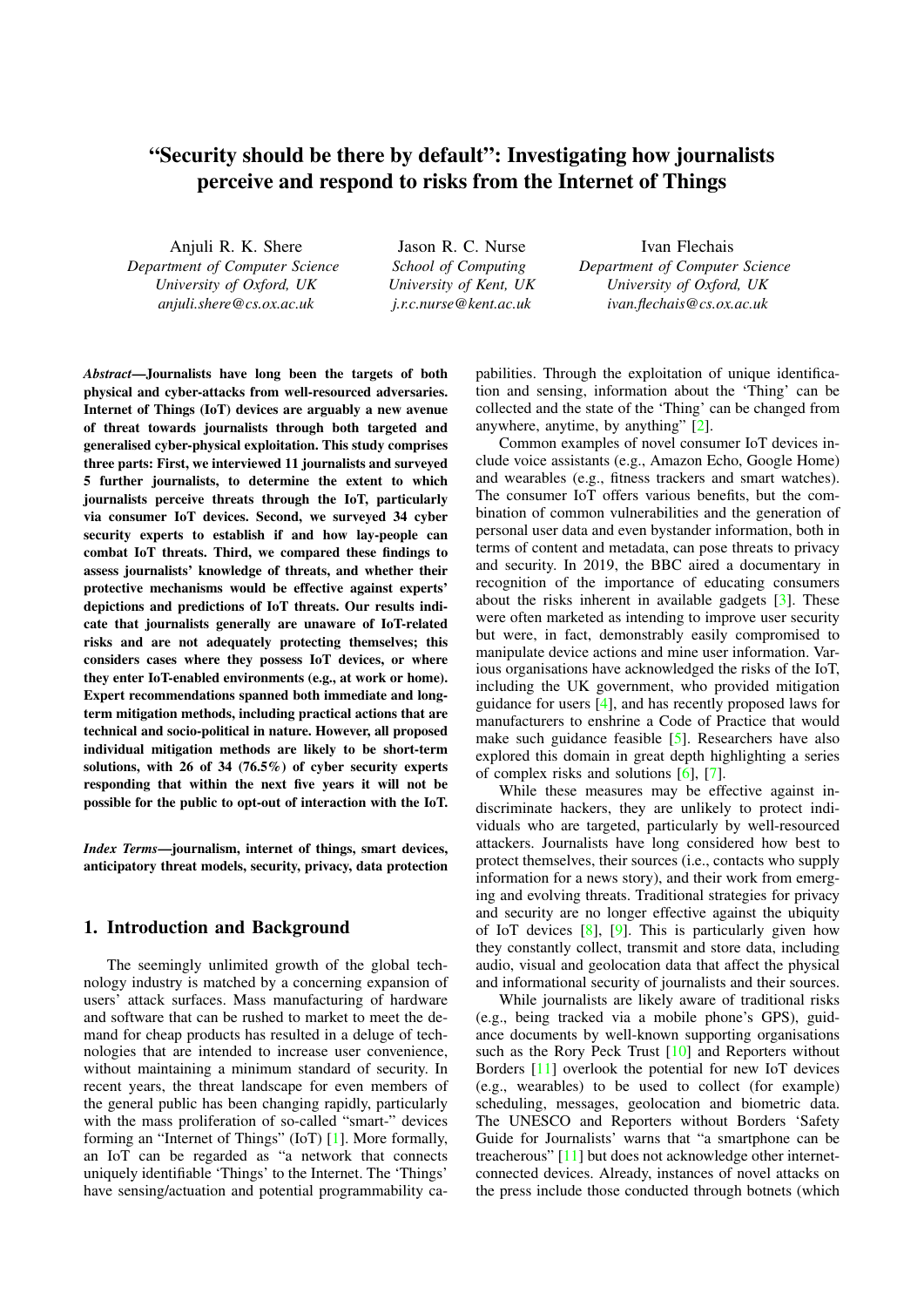can be IoT-enabled). Examples include Distributed Denial of Service (DDoS) attacks on news organisations [\[12\]](#page--1-11) and the National Union of Journalists in the Philippines [\[13\]](#page--1-12), seemingly intended to censor the press by limiting the availability and accessibility of their work.

In the research community, there are studies (e.g.,  $[14]$ – $[17]$ ) that have assessed the threats journalists face from conventional cyber-threats to phones, laptops and communications channels. For instance, attacks have been discussed on communication channels, personal devices and email, which target journalists, their sources and employers. To address these, a range of strategies have been proposed involving using encryption, secure or/and anonymous communication, multifactor authentication, and protecting device metadata. What is lacking, however, is research into the threats journalists face from IoT devices, particularly those that they may use, or be exposed to. This is seriously needed given the difficulty in assessing risk in, and developing ways to secure, these devices [\[9\]](#page--1-8).

As the IoT features more in journalists' daily lives (both at home through consumer devices, and at work in smart environments), researching its implications are imperative. The goal of this study therefore is to evaluate how journalists perceive and respond to the risks present in this ubiquitous technology platform. Moreover, where relevant, our work also provides an updated capture of the risks and risk treatment behaviours with existing technologies; thereby adding directly to work such as [\[14\]](#page--1-13).

Our objectives are threefold: first, through interviewing and surveying members of the media industry, we intend to examine the extent to which journalists understand the risks inherent in the IoT (including how the IoT might exacerbate pre-existing threats, such as security issues regarding remote communications methods) and to collect information on how they attempt to combat perceived IoT-related threats. Second, we survey cyber security experts to confirm how, if at all, lay-people ("the general public") can effectively protect their privacy and security against threats through the IoT. Third, we seek to compare and contrast the self-disclosed security behaviours of the journalists with the expert recommendations, in order to find out whether the journalists should maintain or could improve their security strategies to protect against both immediate and long-term IoT threats. We hope this study can provide a unique insight into an understudied area of work and motivate future contributions on the topic.

#### 2. Research Questions and Methodology

To achieve the objectives of our research, we have outlined the following research questions:

- 1) To what extent do journalists perceive threats from the Internet of Things (IoT)?
- 2) What protective tools and methods do journalists feel are currently effective in increasing their cyber security against all perceived cyber-threats, including any from the IoT?
- 3) Are the protective measures reported as in use by journalists actually effective, when compared to the known recommendations from contemporary literature and experts in cyber security?

#### 2.1. Interviews with Journalists

Based on the first two research questions, an interview guide for participating journalist was formulated. Potential interviewees were originally selected based on their published work. In particular we looked for interviewees that demonstrated an interest in, or understanding of, cyber security or other high-risk topics which could make them targets of cyber-attacks by well-resourced adversaries. After selection, these individuals were contacted and asked if they would be interested in participating in the study. This work applied a semi-structured interview process to guide the questioning but also to allow flexibility.

Our questions were premised on the belief that having a heightened awareness of the risks attached to researching high profile topics is likely to cause journalists to adopt defensive strategies earlier than others in the industry. Therefore, candidates were recruited initially as a purposive sample of our professional contacts and the pool of respondents was subsequently expanded through snowball sampling. All interviewees were chosen for their likelihood of being among those who should be best versed in the dangers of the IoT that are specific to journalism, with the objective, if possible, of recording and proliferating their protective procedures to guide other journalists.

All interviews were transcribed, and then analysed using qualitative content analysis. We followed a 5-step process [\[18\]](#page--1-15) for abstracting qualitative interview data to recognise and group themes across interviews. The steps were: (1) noting the "meaning unit" (i.e., direct quote); (2) condensing this in our own words; (3) creating a relevant and brief "code" to label the quote; (4) grouping quotes with similar codes into the same category to demonstrate their factual relevance to each other in context; and (5) clustering categories into overarching themes. These themes would then form the basis for the primary analysis and discussions. For these interviews and the other data gathering methods below, ethical approval was granted by the institutional Research Ethics Committee.

#### 2.2. Online Survey with Journalists

An online survey was developed in collaboration with the Association for International Broadcasting (AIB) for journalists who declined an interview. The survey questions were formulated based on the interview questions. Although questions mainly gathered quantitative data, the questionnaire also included space for long-form comments. The survey was sent by the AIB to a number of their journalist contacts, regardless of demonstrated interest in cyber security or the IoT, because of the prevalence of the IoT and its propensity for collecting substantial amounts of sensitive data. As such, the questionnaire is intended to discover what journalists are broadly doing to protect themselves against third-party exploitation (be it from criminals, governments, or intelligence services) of IoT (or, smart) devices. We analysed the data gathered using descriptive statistics, and qualitative content analysis similar to the interviews.

#### 2.3. Online Survey with Cyber Security Experts

We also developed an online questionnaire aimed at cyber security experts. This was intended to support in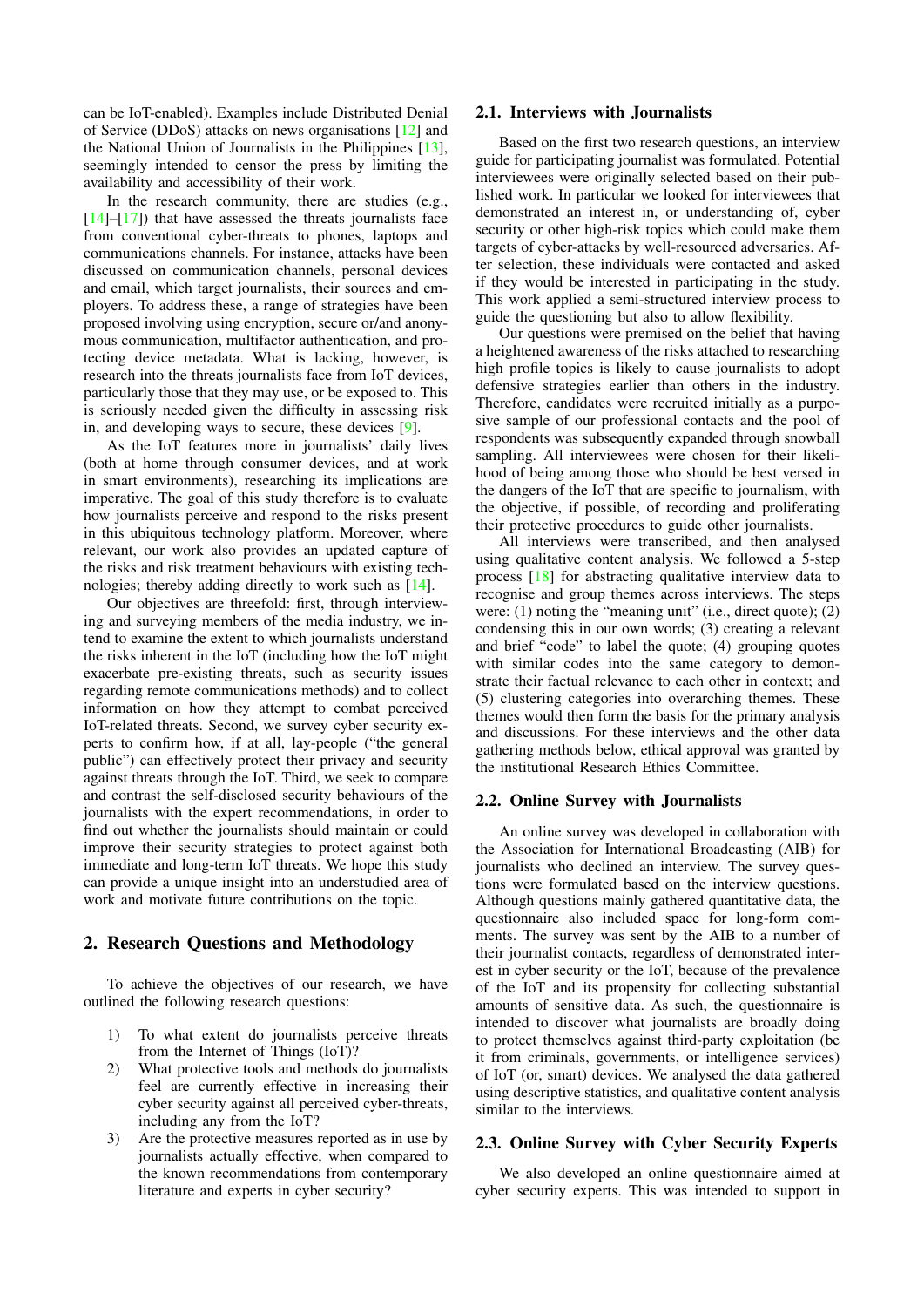answering the third research question, i.e., to evaluate the protective tools and techniques used by journalists against the IoT threats to which even members of the general public would likely be exposed. All cyber security expert respondents were either invited via academic mailing lists or via the researchers' social media posts, which requested participants who were involved in cyber security.

The expert survey aimed to record three aspects: digital and physical threats associated with the use of smart devices, whether and how they would advise members of the public to cope with these threats, and the extent to which members of the general public can opt-out of the use of IoT devices now and in the future. We asked experts for recommendations for the general public, rather than for journalists specifically, because we wanted to ensure that expert responses did not overlook basic threat models that would affect everyone. This was intended to establish a baseline of knowledge about both possible IoT threats and proposed protective tactics more generally. Six open-ended questions in the questionnaire collected expert recommendations to inform individuals on how to minimise or mitigate IoT threats.

#### 3. Results

This section details the findings of the study. It begins by introducing the professionals who participated and their demographic information. We then present the range of IoT threats and threat vectors that journalists face; thus answering the first research question. This is followed by an assessment and explanation of how journalists have responded to these threats with protection strategies; this allows us to address research question two. Lastly, we compare journalists' protective measures with the recommendations outlined by experts as it pertains to cyber security practices for the IoT (for research question three).

#### 3.1. Participants

A total of 11 individuals positively responded to our request for interview participation out of the 36 contacted. Interviewees reported having a variety of the specialisms, including cyber security, drug trafficking, conflicts and defence, human rights and transnational organised crime. All of these specialisms were considered high-risk in terms of targeting by highly skilled state and criminal actors. It should be noted that one participant (I10) was not a journalist, but instead works closely with journalists and news organisations on cyber security training and response. Given this expertise and experience, we decided it would be advantageous to interview this person as well. On average, the interviews lasted for 45 minutes.

There were five respondents to the online journalist survey; each with varied specialisms and experiences. Table [1](#page--1-16) and Table [2](#page--1-17) provide basic demographic information of interviewees and survey respondents respectively. For our cyber security expert questionnaire, a total of 34 experts were recruited. Of these, 29 (85.3%) claimed to have conducted research in the field of cyber security.

Due to the high-risk nature of some participants' work, particularly within the interviewees, more demographic information is not divulged. Additionally, in the following analysis of the study's results, the gender-neutral pronoun

TABLE 1. DETAILS OF INTERVIEWEES

| <b>Interviewee</b> | Role(s) held in the media        | <b>Years</b>  |
|--------------------|----------------------------------|---------------|
|                    | sector                           | working as    |
|                    |                                  | a, or with,   |
|                    |                                  | journalist(s) |
| $_{11}$            | Journalist                       | 6             |
| 12                 | Journalist                       | 15            |
| $\overline{13}$    | Journalist                       | 20            |
| I4                 | Journalist                       | 10            |
| 15                 | Journalist / media executive     | $40+$         |
| 16                 | Journalist / foreign             | 21            |
|                    | correspondent                    |               |
| 17                 | Journalist / academic researcher | 25            |
| I8                 | Journalist / foreign             | 4             |
|                    | correspondent                    |               |
| 19                 | Journalist / academic researcher | $25+$         |
|                    | / cyber security advisor and     |               |
|                    | trainer                          |               |
| <b>I10</b>         | Cyber security advisor           | $5+$          |
| I11                | Journalist / foreign             | 37            |
|                    | correspondent / consultant       |               |

TABLE 2. DETAILS OF AIB SURVEY RESPONDENTS

| <b>Respondent</b> | Journalist<br>specialism                | <b>Cyber</b><br>security<br>is a<br>subject<br>element<br>of work | <b>Has</b><br>been<br>the<br>target<br>of cyber<br>attacks | <b>Years</b><br>working<br>as a<br>journal-<br>ist |
|-------------------|-----------------------------------------|-------------------------------------------------------------------|------------------------------------------------------------|----------------------------------------------------|
| $\overline{S1}$   | Live<br>reporting                       | Yes                                                               | Yes                                                        | 38                                                 |
| $\overline{S2}$   | Technology                              | Yes                                                               | Yes                                                        | 29                                                 |
| $\overline{S3}$   | None                                    | Yes                                                               | Yes                                                        | 25                                                 |
| $\overline{S4}$   | Interna-<br>tional<br>refugee<br>crisis | $\overline{No}$                                                   | $\overline{No}$                                            | $\overline{10}$                                    |
| $\overline{S5}$   | <b>Broadcast</b><br>journalism          | $\overline{N_{0}}$                                                | $\overline{N_{O}}$                                         | 10                                                 |

"they" has been used to further obfuscate identities. In the upcoming sections, journalist participants will be referred to with pseudonymised identifiers beginning with I (interviewees, i.e., I1-I11) and S (journalists surveyed through the questionnaire disseminated by the AIB, i.e., S1-S5), as per Tables [1](#page--1-16) and [2.](#page--1-17)

#### 3.2. IoT Threats that Journalists Face

3.2.1. Threats to Information. IoT-related dangers to journalists can manifest in different ways. We regard threats to information as threats to the confidentiality, integrity and availability of raw or analysed information.

Two interviewees, both of whom carry out work advising and training journalists on security (I9, I10), stated that their experience indicated that most journalists with whom they interact are unaware of IoT-related threat models. I10, a cyber security advisor, responded that journalists and their organisations were reactionary and tended to seek help only after being attacked. I10 also stated that many journalists, "*don't understand the risks of their basic devices so don't see how adding more internet-connected devices expands the attack surface*", and that the threat was not only to information but in some cases, safety. By two interviewees' own admission (I4, I7), additional risk emanated from reckless behaviour. Even though aware of the importance of using hardened professional networks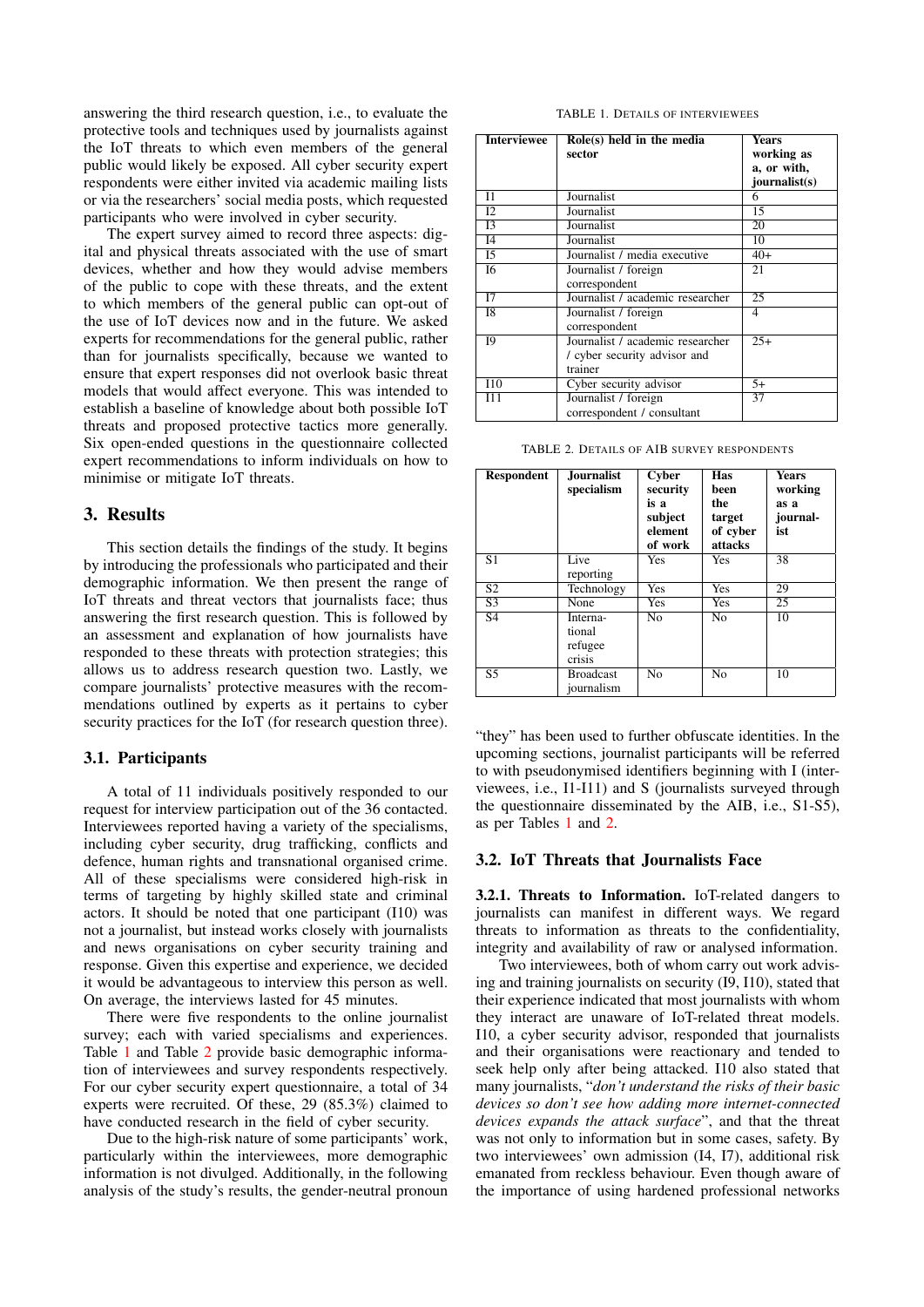and sanitised devices, they confessed to taking work calls near to potentially insecure smart-home entertainment systems. This therefore could threaten the confidentiality of sensitive data on their work, or their sources.

IoT utility often relies on the same function that poses a threat to journalists, such as the need for voiceactivated devices to be constantly listening [\[19\]](#page--1-18). Only two interviewees (I1, I4) explicitly mentioned or alluded to the knowledge that IoT cloud databases (for instance) were points of vulnerability, either for information loss, or because they could divulge locational metadata from selftracking services. This was surprising given the number of journalists who use cloud services, as shown in Figure [1;](#page--1-19) one interviewee chose not to answer these questions. Various smart technologies are also already in use (e.g., wearables, smart TVs and location tracking devices), even in this set of journalists who engage in high-risk topics. Another key point here is that at some stage it may well be impossible for journalists to remain constantly vigilant against ambient IoT surveillance.



Figure 1. Devices that interviewees and AIB survey respondents use.

One AIB survey respondent, S1, stated that they have a strategy of, "*keeping sensitive data away from the devices and if necessary away from the cloud*". Their answer inferred a mental separation of IoT devices and the cloud, also signifying a lack of awareness of how most IoT devices work. That is, IoT devices and the cloud are coupled; this allows the resource-constrained IoT device to focus on data collection and presentation, while the cloud is used for more resource-heavy tasks such data storage and processing [\[19\]](#page--1-18). It was common for interviewees to emphasise abstractly their awareness that newer IoT devices are often less secure and do not use strong encryption, while neglecting the technical details of other IoT-specific vulnerabilities, such as cloud-reliant architectures.

Three AIB survey respondents (S2, S4 and S5) explicitly expressed their concern that IoT devices pose a threat to anonymity of sources. However, S5 also noted that their work is reliant on, "*these internet enabled mediums*", indicating the complexity of the choice to limit their access to such technologies.

There were a few threat-aware journalists worth highlighting. For instance, the concept of "*a porous border between the internet and the tangible world*" frightened I4, as they likened IoT devices to windows in a house: "*My assumption is always that the more devices you have, the more entry-points for attackers, just like if there are more windows in your house there are more entry-points for burglars*". This signals an awareness of how the increased prevalence of IoT devices expands the attack surface of an individual and their information environment.

I4 also highlighted a significant issue with devices and keeping them, and the data they hold, secure. They gave the example of video game consoles to illustrate their lived experience of manufacturers being financially motivated and so abandoning devices (i.e., not releasing patches and updates, or making additional features incompatible with previous models). This therefore acts to make the devices redundant, and eventually insecure; a noteworthy threat given the pace at which IoT devices are being released and abandoned.

3.2.2. Legal Threats. Legal threats to journalists occur when states implement legislation that grants them intrusive or sweeping powers. Regarding the IoT and the free press, these often manifest as data retention laws, national security loopholes in data protection regulations, the criminalisation of whistleblower and journalistic activities, or bans on security provisions such as strong encryption.

Ten interviewees admitted or intimated that they are concerned that IoT devices amass data that can be accessed by authoritarian or overreaching democratic governments with a track record of coercing companies into divulging this data in the name of national security (all except I1). Some of these interviewees (I3, I4, I6) explicitly mentioned concerns about the risks inherent in poorly secured IoT devices because of the likelihood of state surveillance of journalists and a history of attempts to use overreaching legal mechanisms to conduct leak enquiries.

A perception that most standard IoT devices lack endto-end encryption was also the subject of four responses (I2, I4, I5, I10) regarding legal threats to journalists. Three participants (I2, I7, I8) also expressed fears regarding the lack of accountability employed by governments to justify data retention and anti-encryption laws (such as those in Australia [\[20\]](#page--1-20)), and six (I2, I3, I5, I6, I7, I8) indicated concern about legal loopholes in data protection laws (such as the "Legitimate Interest" justification in the General Data Protection Regulation (GDPR)).

I7 noted that their research has unearthed clear worries in the journalistic communities in countries such as Australia. In this case, the concern is linked to Australia's ban on strong encryption. In an IoT world, this may mean that access to the huge quantities of IoT data and metadata can be gathered and then used by governments to retroactively build cases against a targeted individual. The result of this could be prosecution, incarceration or social alienation such that a journalist would not be able to continue to effectively operate in their profession.

3.2.3. Physical Threats. Given the cyber-physical nature of the IoT, IoT threats could be escalated to threats to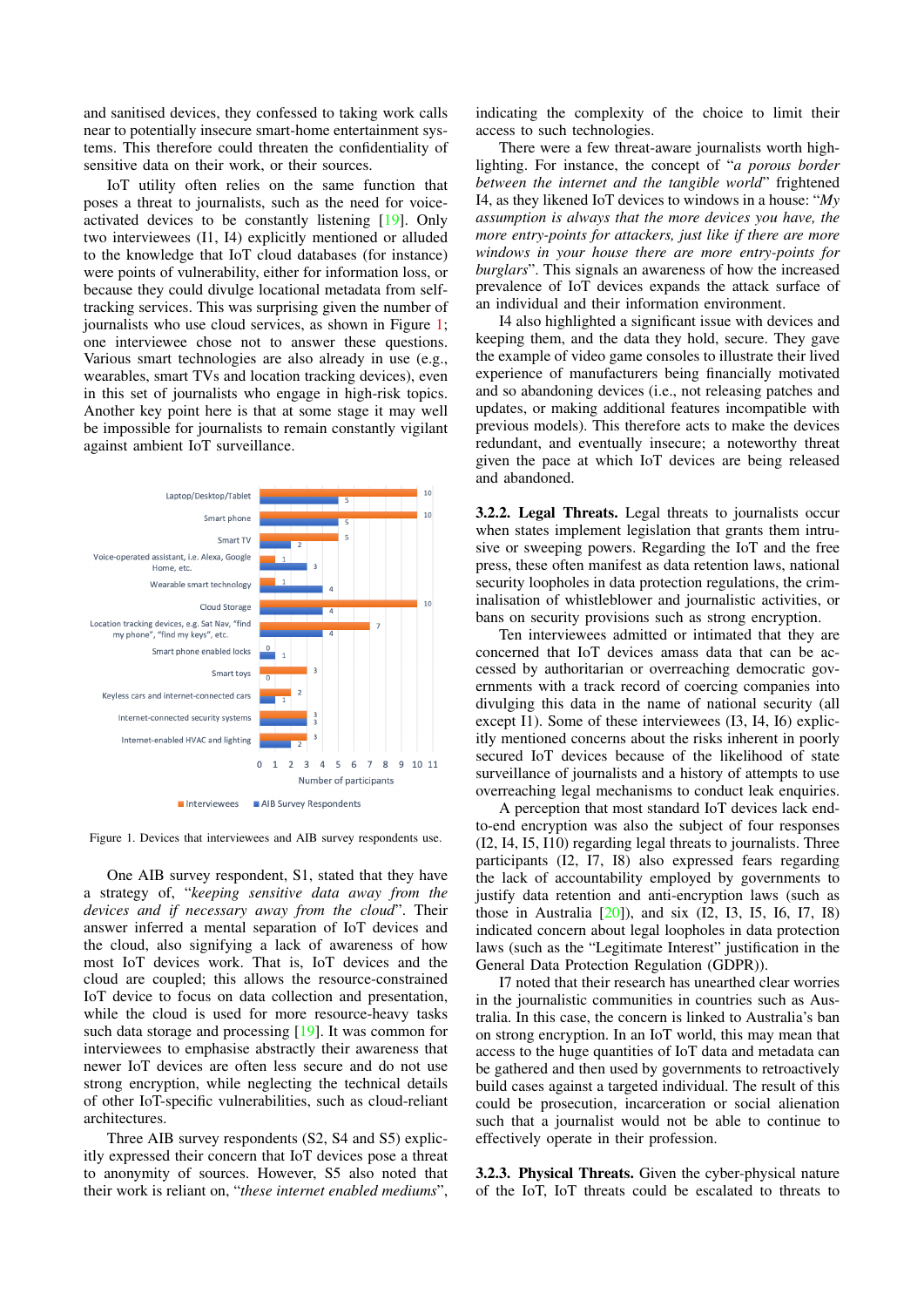the physical security, well-being and safety of journalists and their sources. I3, who consented to being identified as a Mexican journalist with experience covering drug trafficking stories, stated that our interview was the first time that they had discussed cyber security because, "*it's not linked enough in countries like mine to survival*". Their answer elucidated that, traditionally, the perception of cyber-threats is focused on information, rather than being linked to potential physical attacks.

While it is true that technologies like smart phones, laptops and tablets are primarily at risk of loss of data pertaining to a news piece, novel IoT environments (where there exist fitness trackers, smart offices, smart light bulbs and internet-connected vehicles) arguably represent a new kind of cyber-physical system that has more urgent implications for both the data and physical well-being of individuals [\[21\]](#page--1-21). I7, who has conducted academic research into the interface of cyber security and journalism, referred to the belief of free speech and regulation expert, Dr. Katherine Gelber, that the prevalence of the IoT comes with global dependence on the IoT for, "*production, dissemination, the basic tenets of our jobs, so there's no way to separate the kinds of attacks that affect information from those that affect us physically*".

Indeed, I3 noted experiences that had abstractly concerned them, disclosing that, "*sometimes the TV switches on by itself and that's not normal*", and going on to express that "*everyone is watching you, the web is like Big Brother*". This is an example of a plausible scenario in which manipulation of the physical features of an IoT device stimulate a psychological reaction (fear and stress) in a journalist, potentially causing subsequent physical issues—from health responses to erratic or antisocial behaviour that further isolates a journalist.

The asymmetrical nature of the threat means that it is difficult to anticipate threat levels and to know how to prioritise different defence and source protection strategies. Interviewee I9, who has a role as a cyber security trainer for journalists, spoke of the commonly held belief that cyber-threats against journalists come primarily from states. Their work has revealed that this is often the case, but also that journalists are frequently subject to cyberattacks from the private sector, particularly from banks, which are highly underestimated in terms of the time and money they spend hunting whistleblowers through surveillance of journalists. Due to the potent global influence of these public and private institutions, the interviewee argued that there is a higher likelihood of targeted cyberphysical attacks on journalists through the IoT that result in clandestine consequences. I2 also noted that attribution of threats is difficult for exactly this reason.

I7 argued that appeals to national security frameworks to allow states to access IoT contents and metadata could initiate a slippery slope towards "*sedition and treason*", for which the ramifications are potentially physical and lifethreatening. I10, whose primary role is as a cyber security advisor, noted that, "*in our work it's very crucial that we understand that digital security is just one component. There are also physical and legal threats and other kinds of attack. It's pretty common in our work that we see these be interconnected. Even with the best protections in the world, if the weakest link in the chain is physical or legal security, the threat model is too weak*".

I11 also emphasised the real-world, physical impact of cyber threats. They noted that, "*there are so many unpredictables within the expanding network, specifically because of IoT, that there is an elevated risk of something happening in the cyber sphere having a very significant impact in the real world*". I9 pointed out that the normalisation of an increased prevalence of IoT devices could also lead to populations becoming dependent on their continued function, which would give a zero-day attack the power to destabilise societies and the global order in both kinetic and non-kinetic ways. I10, who also assists journalists with cyber-attack recovery, further stated that, "*there are a lot of differences between the capabilities of the adversaries and the journalists being attacked [and] for someone who doesn't have a network to support them, it's very hard to fight those battles*".

Regarding targeted attacks on individual journalists, I2 acknowledged that the proliferation of IoT sensors in urban spaces, both formally and informally creating socalled 'smart cities', would aid adversaries in tracking and locating journalists, thereby facilitating planned opportunities for physical attacks. This could, of course, also pose a threat to information if devices were subsequently seized. On a smaller scale, I4 noted that they had fears, as both a consumer and a journalist, about the physical effects of the market for basic appliances (e.g., TVs and fridges) being flooded by IoT devices, thereby making non-internet-connected devices more expensive and less accessible and forcing IoT devices to be the new standard. They were concerned that an attack on their internet access and/or power supply would drastically affect the functionality of critical devices.

3.2.4. Threat Vectors. Our media participants (both interviewees and AIB survey respondents) also touched upon their understanding of IoT threat vectors, naming a variety of aspects of the IoT that are particularly susceptible to exploitation. We compared these to the answers from our 34 cyber security expert respondents and compiled the following two subsections based on all responses.

Cyber security expert survey respondents mentioned several potential attack vectors for IoT devices, most of which relate to inadequate security considerations of manufacturers and vendors. These included, "*reuse of code libraries*" by developers, an inability to alter passwords, insecure communication protocols between devices and servers, a lack of patches and "*missing/delayed/inadequate firmware updates*" post-release of products. These are all evidenced in current research [\[22\]](#page--1-22).

These expert responses could be divided into two broad classes: privacy and access control. For accesscontrol, their responses regarding threats could be classed as illicit access to information that indirectly facilitates physical harm, or altering the output of an IoT device so that it directly or indirectly facilitates or obfuscates physical harm to its environment and to its user.

Both of these classes of threat could have particularly destructive consequences if enacted against journalists, whose role relies on trust—both that they can ensure source confidentiality, and that they can verify that their published work is truthful. Despite these considerations, when journalists' answers were compared to those from cyber security expert respondents, our media participants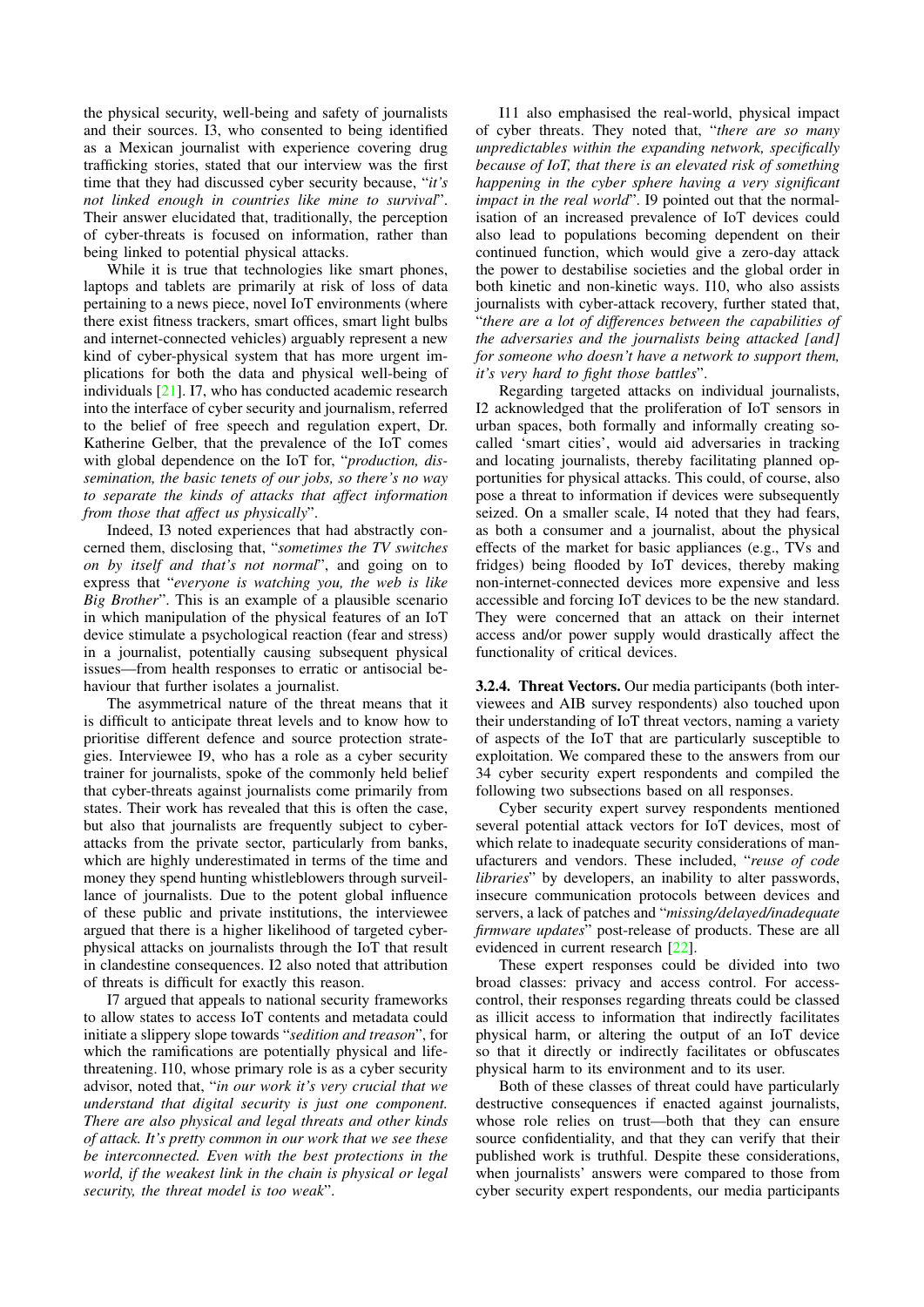did not appear to have in-depth knowledge or understanding of threats or threat vectors. While all their concerns were realistic, we assessed that at least five of them (I1, I3, I4, I6, I7) lacked detail and were limited in scope. This suggests that journalists, at least based on our sample, do not have sufficient understanding of the multitude of potential threats that can be amplified because of the IoT.

Privacy-related Threats. Many interviewees expanded on two recurrent themes: that IoT devices are easily compromised as a result of (1) the financial incentive for manufacturers to externalise costs and insufficient industry standards and regulations (I1, I2, I4, I5, I9, I10, I11), and (2) systemic subscription to data capitalism (I1, I2, I4, I5). These points were corroborated by expert respondents, who noted that both the insecurity of IoT devices and their intentional data collection present threats to the public. One expert summed up both themes, saying "*there is a commercial incentive to build a badly set up panoptican [sic]*".

Another privacy-related issue that was raised by three respondents (I1, I5, I8) linked to the masses of data accumulated and transferred by IoT devices: information leakage and theft resulting from weak or non-existent encryption and other poor data protection mechanisms, such as inadequate cloud or application security. Three AIB respondents (S3, S4 and S5) also explicitly mentioned encryption, while S1's answers did not mention data transfer and instead seemed to indicate that they try to physically and virtually isolate their data.

Regarding strategies for the preservation of sources' integrity and confidentiality in light of the ever-expanding IoT market, S2 simply said, "*individual journalists do not have viable solutions for this*". For journalists, unwanted disclosure of data could endanger their relationships with sources. Notably, one respondent (I7) mentioned the "*chilling effect*" on news reporters as a potential outcome of increased awareness of the data collection and analytics resulting from expansion of the IoT.

Access Control-related Threats. Access control threats can have implications both in the cyber and physical realms. With respect to the latter, altering the output of an IoT device can both directly and indirectly cause physical harm to its environment and users and, one expert respondent noted, "*new emerging physical attack models [...] are likely to not be known to end users of these systems*". Our study demonstrated that this is true of members of the media industry.

Interviewee I10 stated that often attribution is unnecessary after cyber-attacks on journalists, from the target's perspective, because they can logically link the attack to the subject of a particular story that they are planning to publish. Additionally, the constant presence of IoT technologies and the opacity of their settings would allow the creation of a dangerous environment even when the attacker is not physically present. Participants suggested that there are also scenarios in which cyber and physical attacks could be concurrent, such as, "*people using photos of valid users' faces to gain access to their smart locks*" or tampering with burglar alarms, which could then lead to the purely physical threat of theft. These scenarios clearly demonstrate how attacks on the IoT could effectively hamper journalists' desire to work on stories involving highly resourced hostile adversaries.

One expert survey respondent pointed out that there is the greatest threat of physical harm to a number of people, "*where there is a convergence between IoT and [Operational Technology]/SCADA/[and Industrial Control Systems], [which] can result in denial of critical services or physical damage*". Dependence on such systems ranges from individual to societal. Examples of the former include infrastructure devices (e.g., thermostats, gas and water level detectors and smoke alarms, all of which rely on accurate and timely sensor reporting), and even the use of embedded medical devices (e.g., pacemakers, which one respondent said, "*can easily be hacked*").

Other expert survey participants considered targeted attacks with immediate and overt ramifications, saying that, "*any device which can catch fire, explode, emit whatever, etc. will be hacked to do so*", and giving more specific examples, such as, "*a heater overheating and causing a fire (or similar) or turbines being sped up until they self-destruct*". It is clear that the prevalence of the IoT has the potential to facilitate massive targeting of individual journalists or suspected whistleblowers without likely attribution, which could have a rapid and effective negative effect on the capabilities of the free press.

#### 3.3. Protection Strategies against IoT Threats

3.3.1. Protective Tools and Methods that Journalists use to increase their Cyber Security. When asked about the tools and techniques they employ to defend against IoT exploitation, every interviewee confirmed that their primary approach to risk mitigation was to minimise interactions with IoT devices and return to analogue methods of data collection, communication and storage. Above all, this recurrence of traditional journalistic habits was noted as being a crucial component of source protection. I7, however, acknowledged that it was regressive for newsgathering, as IoT technologies, "*would make the job easier and give us access to sources who were further away or evidence that is harder to find*". Worryingly, perhaps because of a feeling of futility regarding the security of and protection from IoT devices, some respondents (I1, I3, I4) admitted that they did not have coherent or relevant security strategies. Participants I5 and I10, whose work involves managing or cyber security training numerous journalists, noted that their organisational risk assessment procedures do not take into account IoT threats.

#### 3.3.2. Physical Protection Strategies for Journalists.

All ten journalist interviewees (I1-I9, I11) were concerned that the spread of casual-use IoT devices could remove the confidentiality of source-journalist interactions. I10 was more attuned to journalists' vulnerabilities owing to their work as a civil society cyber security trainer. Respondents' techniques for minimising threats resulting from the IoT can be broadly classified as attempting to limit their access to the internet, and mainly focused on disconnecting devices and disabling applications when not in use. I9 also mentioned taking Faraday cage bags to meet sources so that, if batteries could not be removed, sources' devices could be isolated, allowing unintentional audiorecordings to be muffled and any signals to be blocked.

Interviewees also mentioned using covers over cameras to physically limit the photo-taking functionality of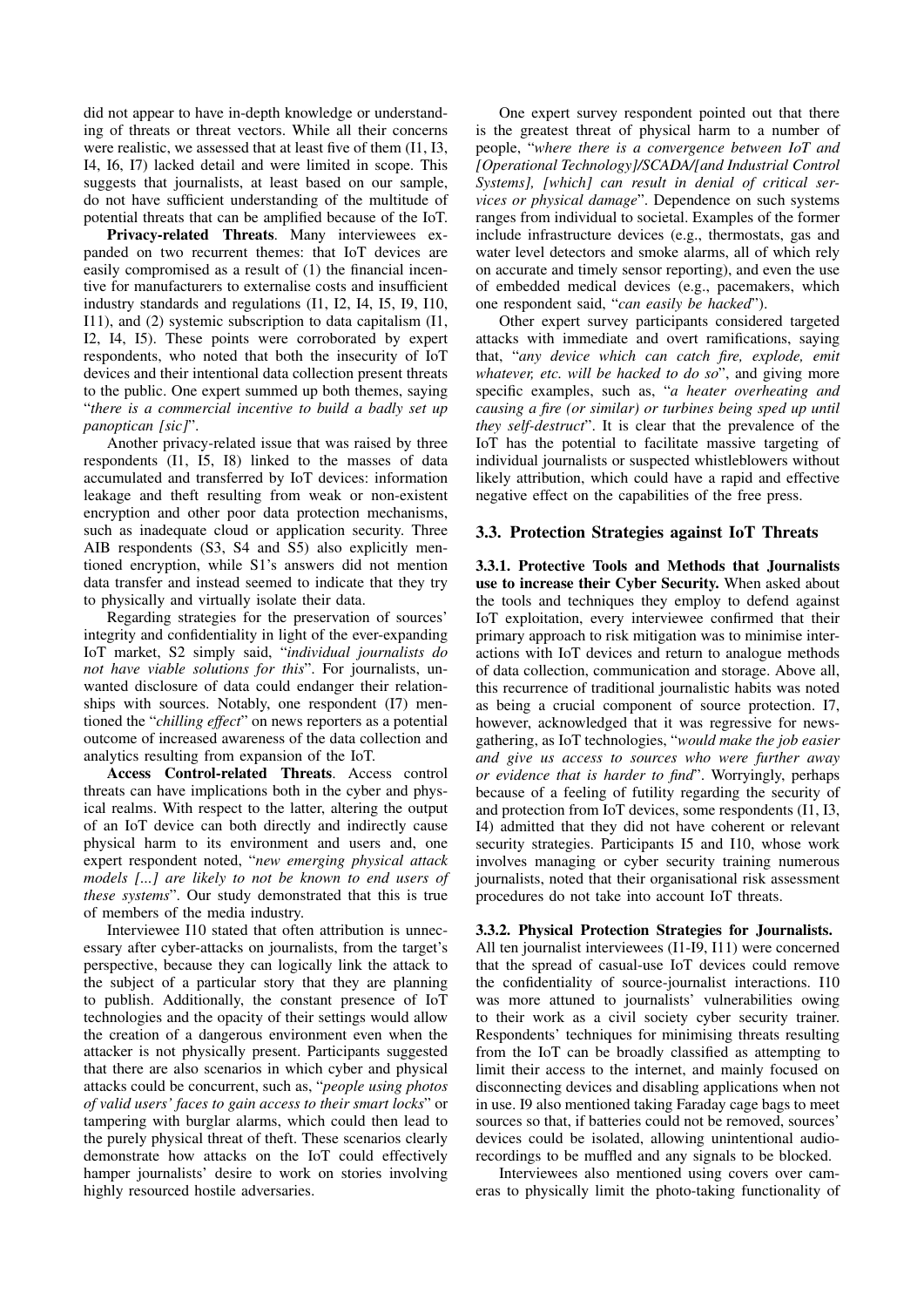IoT devices. However, all highlighted strategies were acknowledged to be temporary because of the dangers of remote access when internet-connection is built into the functionality of essential devices such as (smart) home security systems. Interviewees recognised that the main issue with physical strategies was the same as with all IoT threats; i.e., journalists cannot always control IoT presence in the environment where they meet with sources.

Resultantly, some journalists primarily rely on remote communications methods. However, as previously mentioned, interviewees (I4, I7) openly admitted to communicating important information in the presence of insecure IoT devices. This is likely to render any effort to use secure remote communications channels redundant, a problem that will only be exacerbated as the prevalence of ambient IoT technologies grows.

While not specific to the IoT, there are a few related security practices worthy of note. For instance, nine interviewees discussed the challenges of finding and exclusively using secure channels for communication with sources. Two interviewees (I2 and I11) detailed their use of specific encrypted messaging platforms, such as Signal and hardened emails, like ProtonMail. Others simply mentioned PGP encryption or that they try to rely on encrypted communication mechanisms more abstractly. However, I5 suggested that it was hard to verify whether these methods of securing remote communications were sufficient, and thus also discussed attempts not to put any potentially source-identifying information into a digital format. I5 further expressed that this, "*has made it more difficult to communicate*". Acknowledging the same challenges, I8 was nevertheless aware that completely avoiding remote communications channels is unrealistic even if encryption methods are not fully satisfactory. This highlights a series of security usability challenges with traditional devices that can also apply to the IoT.

Many IoT devices now have inbuilt email functionality (e.g., smart watches and even smart fridges), providing an additional pivot-point for attackers to access email correspondence, thereby further lowering confidence in email security, confidentiality and integrity. Interviewees differed in their approaches to email security. I11 claimed that the core of their security regime is to, "*assume that what you're doing is public communications*", while I1's sources only communicate with them using burner accounts and then the emails are bounced through multiple accounts, "*so the [audit] trail is muddled*".

Additionally, much of the reliance on, or avoidance of, emails depends on source location and context. For example, I2 preferred not to communicate via email if the story is sensitive while, at organisations for which I7 has worked, "*some stories have been shut down completely if there have been emails*" because the channel is "*not considered hygienic and that's often enough to end a source-relationship or to kill a story altogether, so it's a form of self-censorship*". As a range of IoT devices now either have access to, or can send, emails, these are of direct concern to journalists' work.

3.3.3. Allocation of Responsibility for Journalists' Cyber Security. Repeated themes from interview respondents included that, "*the responsibility to educate journalists about IoT threats lies with news organisations*" (I7)

and that often, "*the threats come from governments so we wouldn't have incentive to listen to their advice*" (I7). Multiple respondents (most of whom preferred to not have their responses even attributed post-pseudonymisation) also believed that states and state-affiliated agencies could not be trusted to inform journalists about IoT threats, as they were responsible for most instances of targeted exploitation of journalists' devices. As a result, proposed regulation of the IoT industry or reforms of data-related legislation would likely be met with scepticism by any journalists who understand technological threats. Instead, news organisations, journalists' unions and NGOs were the suggested parties for education and training of journalists against IoT threats.

Additionally, many interviewees were sceptical about involving technology companies in the responsibility of protection of journalists as they felt that the technology industry tended to be more aligned with state interests. However, others, such as I10, felt that, "*the first line should be security experts, developers, making guidelines so the consumer knows that their device has basic security settings embedded*". They pointed out that, "*the real question is whether it's reasonable to ask a journalist in distress in an oppressive regime to do all these checks. Security should be there by default*". The implication from this interviewee's perspective is that there is a need for the development and legislation of standards for the IoT technology industry.

Furthermore, journalists are increasingly freelancing or working for underfunded fledgling organisations that depend on the savvy of individual employees or on the advice of NGOs. Even I5, a media executive, said, "*I try to follow good and balanced advice from professional organisations for journalists, like the Electronic Frontier Foundation*". The EFF is well known for its focus on privacy and provision of guidance and tools.

I2 and I6 both mentioned that the information that informs how they maximise their own security or brief sources on potential threats was collated by the security teams of organisations for which they work. I10 argued that it is, "*a challenge to update the risk assessment [used by their organisation, which deals specifically with advising actors such as journalists on cyber-threats] because every day more IoT devices are coming out and even the ones you think you should trust have stories of being a risk*". They noted that because of the huge increase in internet-connected devices released, even in communities that should be more conscious of IoT threats, risk assessments are clearly lagging behind.

#### 3.4. Comparing Journalists' Protective Strategies with Security Recommendations from Experts

Of our 34 expert respondents, 20 (58.8%) felt that members of the public could not currently opt out of the use of the IoT in some way. Moreover, 26 (76.5%) felt that within five years the public—including journalists would find it almost impossible to opt out of having their information vulnerable to IoT devices, even if they avoided personal ownership of them. This point is critical for our work as it directly invalidates a primary protective measure suggested by all interviewees; i.e., the core of their (often informal) IoT-related security strategies is to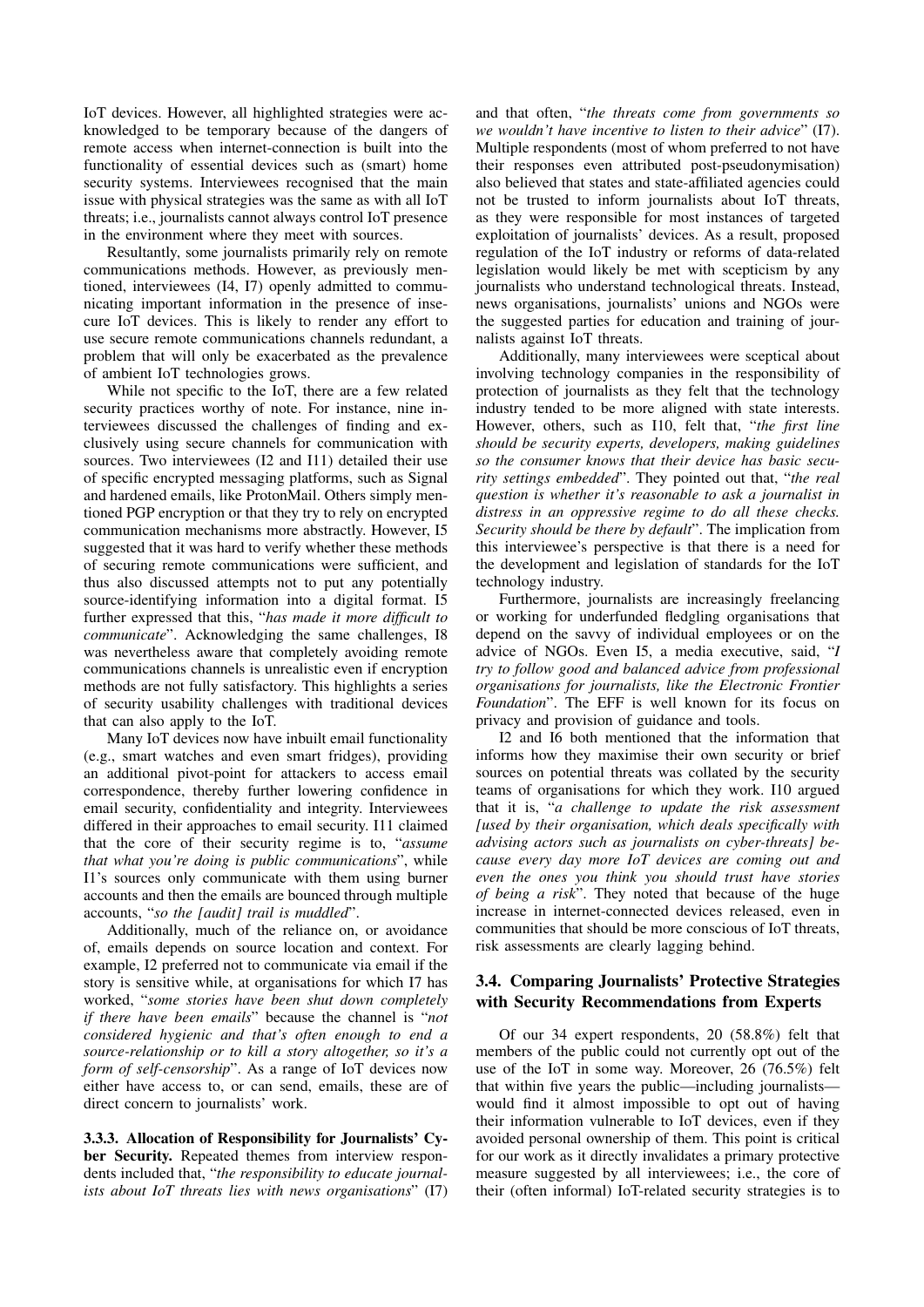avoid ownership of, and restrict contact with, IoT devices. This approach is simply not feasible.

Experts suggested few solutions: in the short-term individuals could focus on efforts to avoid, subvert, or limit the ability of IoT devices to collect personal information. These include changing default settings to make passwords stronger, activating device firewalls, avoiding public Wi-Fi, segmenting networks so that critical and noncritical IoT devices could not interact, and purposefully inputting incorrect user information in order to impede accurate data collection. One expert said, "*physical and digital controls of such devices might offer some protection against privacy/security threats*", which supports the utility of some mitigations implemented by journalist respondents, such as the use of camera covers and mechanisms to obstruct microphones like Faraday bags.

In the longer-term, expert respondents recommended better education about the potential threats of IoT devices (30.8% of respondents), lobbying governments and private companies to create industry standards around consumer safety related to IoT devices (26.9%), and a focus on the need for united public activism in order to push for protective legislation and education (11.5%) was viewed as vital. This links to the pivotal point previously touched upon by I10: the free press is currently staving off near-constant attacks from highly skilled and well-resourced adversaries. Therefore, how can society expect individual journalists to implement both fundamental technical and high-level cyber security measures against evolving emerging threats emanating from the IoT? As we have mentioned, when asked who should be responsible for journalistic cyber security, media participants largely endorsed an institutional approach. This suggests that they appreciate, at least in part, the theme of most expert responses: that IoT threats are systemic and can only be combated in the long-term through structural shifts that require coordinated efforts.

#### 4. Discussion

#### 4.1. The Pervasive IoT Threat to Journalists

The cyber-physical nature of the IoT has facilitated a myriad of novel anticipatory threat models, which can target the journalist, their devices, or their sources. As we have seen, use of IoT devices—either knowingly or unknowingly—can result in the compromise of information or sources, and even physical harm. The networked nature of the IoT means that gaining unauthorised access to one device can allow an attacker to compromise an entire smart environment. This factor is exacerbated by the general poor security of IoT devices  $[8]$ , which means that users cannot consistently anticipate or control device behaviour, including data collection and sharing. Crucially for journalists, whose jobs rely on public trust, this also threatens to call into question data integrity as there is a risk that data could be compromised with, both on a device and while in transit, which would threaten the ability to trust that source material is unedited.

Additionally, the availability of data held by multiple devices can be compromised through DoS attacks targeting even one IoT node in the network. This could mean active censorship, with journalists being locked out of smart devices or laptops, and denied access to information. This point becomes even more crucial when we consider that there have already been efforts that seek to fully incorporate the IoT in journalism as can be seen in the 2019 Journalism of Things Conference [\[23\]](#page--1-23). Potentially most significantly, unauthorised access to IoT devices can result in host takeovers and their co-option into a botnet, which could then be used to enact DDoS attacks against other, better secured targets, such as entire media organisations. We covered examples of similar targeted attacks earlier in this article [\[12\]](#page--1-11), [\[13\]](#page--1-12).

Fear of consequences for speaking freely can cause journalists to self-censor as IoT sensors are integrated into almost all environments, effectively creating a panopticon that can identify, track, record and analyse personal data on a global scale. This is the well-documented "*chilling effect*" [\[24\]](#page--1-24) of constant surveillance on free speech, enabled by technological advancement and an erosion of legislative safeguards for protection of individual privacy and a free press.

Threats to the physical safety and well-being of journalists due to the IoT were a primary concern for study participants. In terms of conducting massive disruption or destruction operations through IoT exploitation, the respondents with the most acute understanding of potential physical threats to journalists through IoT devices (who all had experience in both journalism and research into journalists' security) were also best able to envision threat models for large-scale kinetic attacks. These attacks could have a generalised effect or could target people likely to be in a specific place at a specific time, which could arguably be used against multiple members of the media at once.

At a more personal level, IoT devices can be targeted as platform of attack on individual journalists. For instance, wearables or smart appliances could have social media access  $[25]$ ,  $[26]$ , which then may be abused with disproportionate effects for journalists if hackers were to publicly share false or inflammatory information that could cause them to be discredited and lead to physical violence. Regarding altering the output of an IoT device so that the device directly causes physical harm to its environment and to its users, there are several threat models, both current and anticipatory. These range from crashing autonomous vehicles to taking over smart light bulbs. The latter could have a number of effects on the cyber and physical realms, from clandestine user data exfiltration  $[26]$ ,  $[27]$ , to their use to trigger epileptic attacks in photosensitive users [\[28\]](#page--1-28).

Potential scenarios in which IoT devices can be hijacked are likely to be difficult to corroborate, as Conti et al.'s research has demonstrated, digital forensics is difficult in many IoT devices. And, more specifically, "*detecting presence of IoT systems is quite a challenge considering these devices are designed to work passively and autonomously [...] in most cases when an IoT device is identified there is no documented method or a reliable tool to collect residual evidences from the device in a forensically sound manner*" [\[22\]](#page--1-22). This highlights the significance of the challenge and pervasiveness of the threat. Another key factor here is the difficulty in assessing threats and risks in the IoT generally; this is a problem that is still arguably a unresolved research and practice [\[9\]](#page--1-8).

Lastly, there is the danger of normalisation of a re-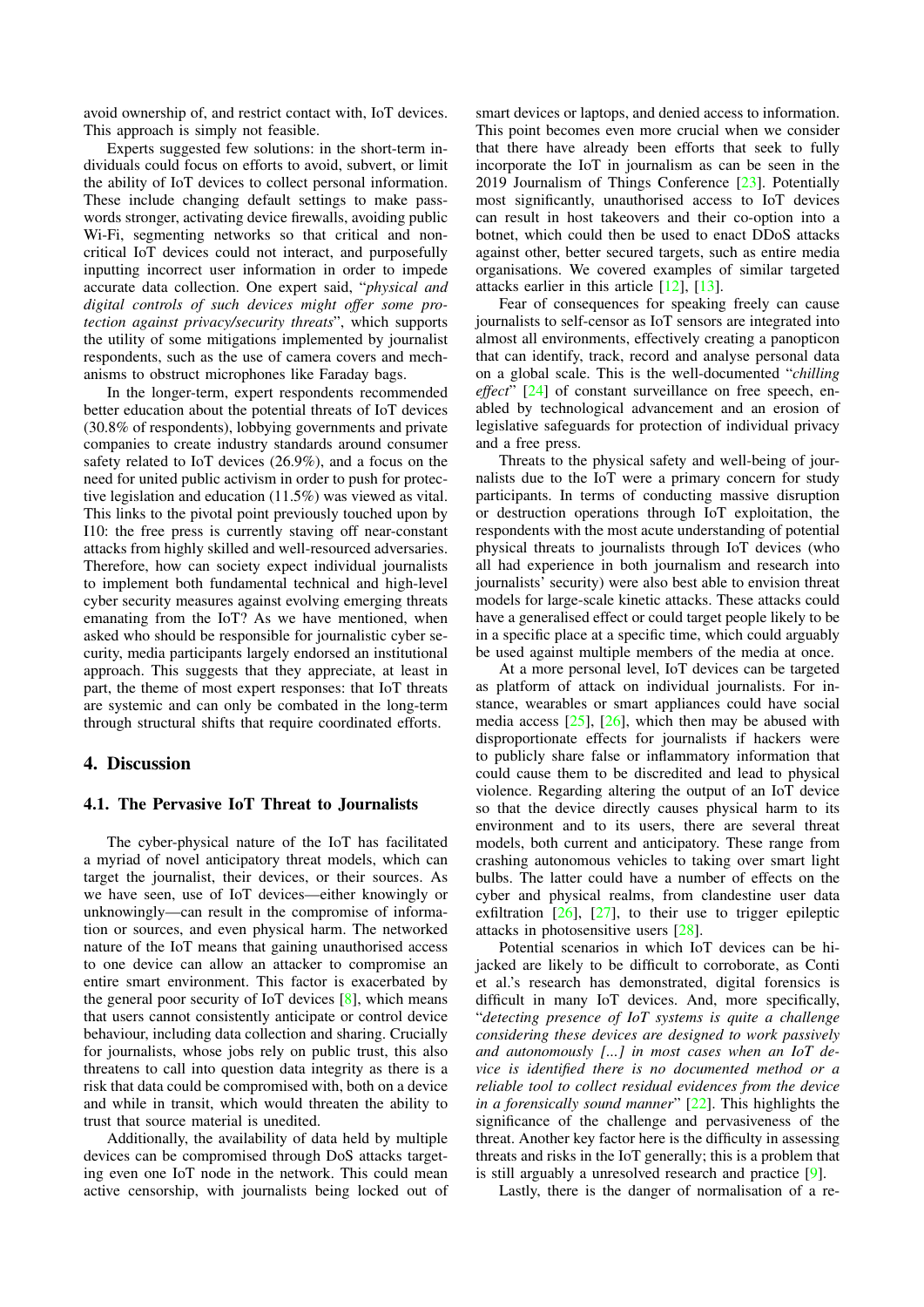liance on the remote-access functionality of many IoT technologies, such as the ability to use one's phone to confirm that smart locks are engaged, which could then be exploited or malfunction. This could cause property to be physically less secure, as well as affecting users' mental and emotional well-being by suddenly removing a safety blanket upon which they had been dependent.

#### 4.2. The Need for IoT Risk Awareness and Protection Strategies for Journalists

There is a clear need for better strategies to inform and protect journalists against the increasing number and variety of IoT threats. According to participants, both increasing awareness of the threats (many of which we presented earlier) and supporting protection approaches (via tools and best practice guidance) are crucial. Key stakeholders that could play a central role in informing these strategies include news organisations (thus, employers), journalists' unions, and NGOs.

Security-aware journalists can also be an invaluable source of guidance, and indeed, this seems to be the way that many security tips are currently being shared amongst peers. We also saw a number of IoT security and privacy recommendations provided by experts; including changing default settings, segmenting networks and better security education. Once defined, appropriate security and privacy guidance could be disseminated within well-read publications such as the UNESCO and Reporters Without Borders 'Safety Guide for Journalists', or the Digital Risk Assessment guide by the Rory Peck Trust. The EFF may also be a suitable outlet given it is already being used by journalists. This would ensure that guidance on how to address IoT threats is widely accessible.

It was noteworthy, though not surprising given the participant sample, that most respondents were openly scathing about the possibility of relying on governments to improve IoT security and protect journalists from related threats. This is even as some states, such as the UK [\[29\]](#page--1-29) and France [\[30\]](#page--1-30), have already attempted a push to legislate for security by design in IoT devices.

The reason for this scepticism is likely due to the reality that in certain countries, legal provisions can be used by government agencies and state-affiliated organisations to unmask sources and monitor journalists without the need to justify actions to the public. There is a disparity between states' largely unfettered access to data and the amount of information that journalists can glean from governments; this is exemplified clearly by the 42% UK government approval rate of Freedom of Interest requests in 2018 [\[31\]](#page--1-31). Access to the vast amounts of data collected and conveyed by IoT networks could allow corrupt government bodies and law enforcement agencies to manipulate information to incriminate journalists and censor news stories. This reality highlights the need for other key stakeholders—even those within academia—to step forward and create, and maintain, IoT risk awareness and protection strategies for journalists.

#### 4.3. Limitations

There are some limitations that should be noted when considering the wider implications of our work. Firstly, we engaged with a constrained sample of individuals, both within our set of journalists and experts. Moreover, most of the participating journalists were involved with cyber security or other high-risk topics which could make them targets of physical or cyber-attacks by well-resourced adversaries. This may therefore mean that the threats we outline are not *currently* appropriate for all journalists using IoT devices. This may well change in the future as IoT devices become more embedded in society.

Secondly, in our cyber security expert survey, we asked experts about IoT risks and protection strategies for the general public, rather than for journalists specifically. This was done in an attempt to prevent experts from overlooking basic threat models or protection approaches that would pertain to anyone; journalists are, after all, also individuals who interact with consumer technologies. We do, however, acknowledge that not specifically asking expert respondents about IoT risks to journalists may have influenced their responses towards underestimation of risk. Another approach could have been to ask experts about journalists specifically, or to instead, adopt a staged process to expert engagement, where threat perceptions and protection approaches from journalists fed directly into the design of the expert survey. This could potentially provide a more robust basis for comparison.

#### 5. Conclusion and Future work

IoT proliferation across homes, workplaces and social spaces will drastically expand the attack surface surrounding all individuals but will be particularly dangerous to communities that are already highly targeted. In this work, we determined that one such community, journalists, does not accurately understand IoT-related threats and are not adequately protecting themselves.

We did this by: first, interviewing and surveying a total of 16 members of the media regarding their perceptions of IoT threats to journalists. Second, surveying 34 cyber security experts about their knowledge and predictions regarding whether lay-people can avoid or mitigate IoT threats and if so, how this can be achieved. Third, comparing journalists' perceived threat models and individual security behaviours against the expert descriptions of the IoT threat landscape at present and in future, to assess the current and anticipated efficacy of journalists' protective measures, as well as to determine any potential improvements.

Therefore, given the heightened risk that journalists and sources face from information threats, our surveyed experts responses suggest that most mitigation techniques for current and anticipated IoT threat models will only work in the short-term. The experts recommended that the public pursue large-scale structural responses to the predicted IoT market boom. Again, although the results of our exploratory study cannot be seen as generalisable, they have corroborated existing research (e.g., [\[32\]](#page--1-32)) which also found that journalists' conceptions of their own digital threat models may not be ideal.

There is therefore a clear need for future academic investigation into socio-technical and policy proposals to minimise IoT-related threats, particularly to the free press. Additionally, a continued push by the Human-Computer